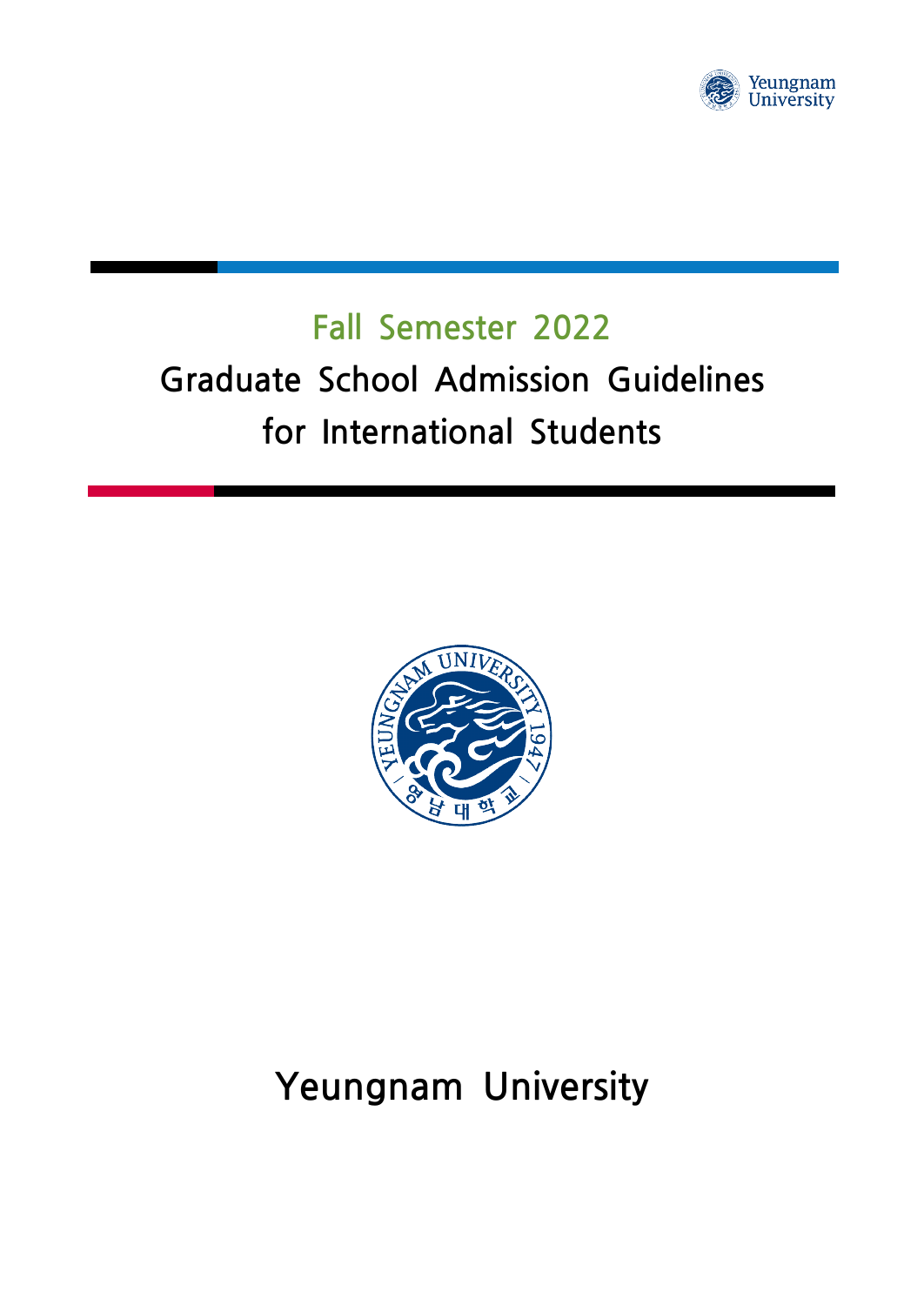

# **1. Application Schedule**

| <b>Online Application</b><br>April 20 (Wed) $\sim$<br>16:00 May 4 (Wed), 2022                               | • Go to http://engraduate.yu.ac.kr and click "apply"<br>• All the application documents must be written either in<br>Korean or English.<br>• For more information, contact graduate@yu.ac.kr                                                                                                                                                                                                                            |
|-------------------------------------------------------------------------------------------------------------|-------------------------------------------------------------------------------------------------------------------------------------------------------------------------------------------------------------------------------------------------------------------------------------------------------------------------------------------------------------------------------------------------------------------------|
| Payment of<br><b>Application Fee</b><br>April 20 (Wed) $\sim$<br>16:00 May 4 (Wed), 2022                    | • Application Fee: 100,000 KRW or 100 USD<br>(* applicant is in charge of remittance fee)<br>• Payment Account<br>Account: Daegu Bank, 91000-1127-2908<br>Bank Address: 118 Suseong-2-dong, Suseong-gu, Daegu<br>42123, Republic of Korea<br>Account Holder: President of Yeungnam University<br>Swift Code: DAEBKR22<br>* Western Union transfer is NOT acceptable.                                                    |
| Submission of<br><b>Documents</b>                                                                           | • Completed and printed online application form and all<br>required documents must be submitted using one of the<br>followings:<br>1) by visiting Office of Graduate School<br>Rm. 113, Office of Graduate School, Yeungnam University<br>$(1st$ floor of Law School Building)<br>2) by post<br>Rm. 113, Office of Graduate School, Yeungnam University,<br>280 Daehak-ro, Gyeongsan, Gyeonbuk 38541, Republic of Korea |
| April 20 (Wed) $\sim$<br>16:00 May 13 (Fri), 2022<br><b>Result Announcement</b><br>14:00 July 6 (Wed), 2022 | (phone: +82-53-810-3768)<br>• The results of the 81st TOPIK can be submitted by May 20, 2022<br>• Result announcement at http://engraduate.yu.ac.kr                                                                                                                                                                                                                                                                     |
| Payment of Tuition Fees<br>July 12 (Tue) $\sim$<br>16:00 July 14 (Thu), 2022                                | • Print out a tuition invoice in the page of result announcement<br>and pay to Daegu Bank by (international) wire transfer.                                                                                                                                                                                                                                                                                             |
| <b>Visa Documents Notice</b><br>July 18 (Mon), 2022 ~                                                       | · For detailed information, refer to page 9 'Visa Issuance'.                                                                                                                                                                                                                                                                                                                                                            |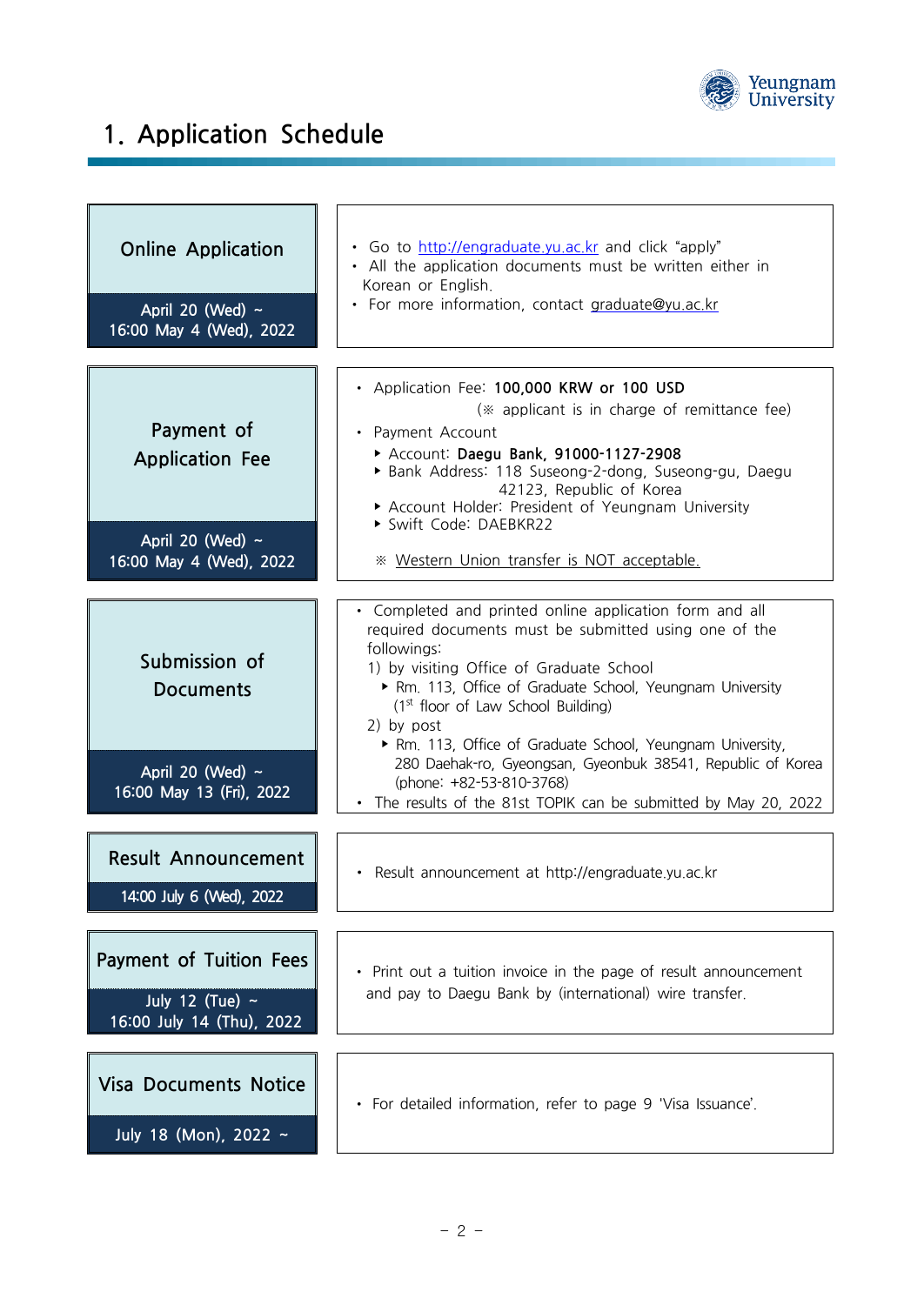

# **2. Eligibility**

#### **Applicants must meet one of the followings:**

1. An applicant whose both parents hold citizenship other than the Republic of Korea 2. An applicant who has completed his or her entire formal education outside of Korea (elementary, middle, high school and higher education (bachelor degree))  **1.** An applicant whose both parents hold citizenship other than the Republic of Korea<br>
2. An applicant who has completed his or her entire formal education outside of Korea<br>
(elementary, middle, high school and higher edu

- 
- ※ Applicants who hold either a Bachelor of Medicine or a Bachelor of Dental Clinic degree are eligible to apply for Clinical Medicine Field of Medical Science. Applicants who do not hold a degree from the medical field are eligible to obtain a Master of Science or Ph.D. in Science degree.
- ※ Full-time professors at Yeungnam University are not eligible for Graduate School admission.
- ※ International Professors for Education at the College of Basic Studies, Yeugnam University are eligible to apply for the Graduate Program at Yeungnam University.

| <b>Degree</b>                      | <b>Eligibility</b>                                                                                                                                                                                                                                                       |
|------------------------------------|--------------------------------------------------------------------------------------------------------------------------------------------------------------------------------------------------------------------------------------------------------------------------|
| Master's                           | 1. holding a bachelor's degree (or to be expected to complete no later than<br>resuming the 1 <sup>st</sup> semester of entry) from an internationally accredited higher<br>education institution<br>or<br>2. attaining education degree equivalent to Bachelor's Degree |
| Doctorate                          | holding a master's degree (or to be expected to complete no later than<br>resuming the $1st$ semester of entry) from an internationally accredited higher<br>education institution<br>or<br>2. attaining education degree equivalent to Master's Degree                  |
| Integrated<br>Master's & Doctorate | 1. A Bachelor's Degree holder (or to be expected to complete no later than<br>resuming the $1st$ semester of entry) from an internationally accredited higher<br>education institution<br>or<br>2. attaining educational degree equivalent to Bachelor's Degree.         |

## **3. Admission Procedure**



※ Interviews (by phone or so) can be conducted upon departmental request. Departments in Arts and Physical Education will or may request applicants to take both an interview and a performance test.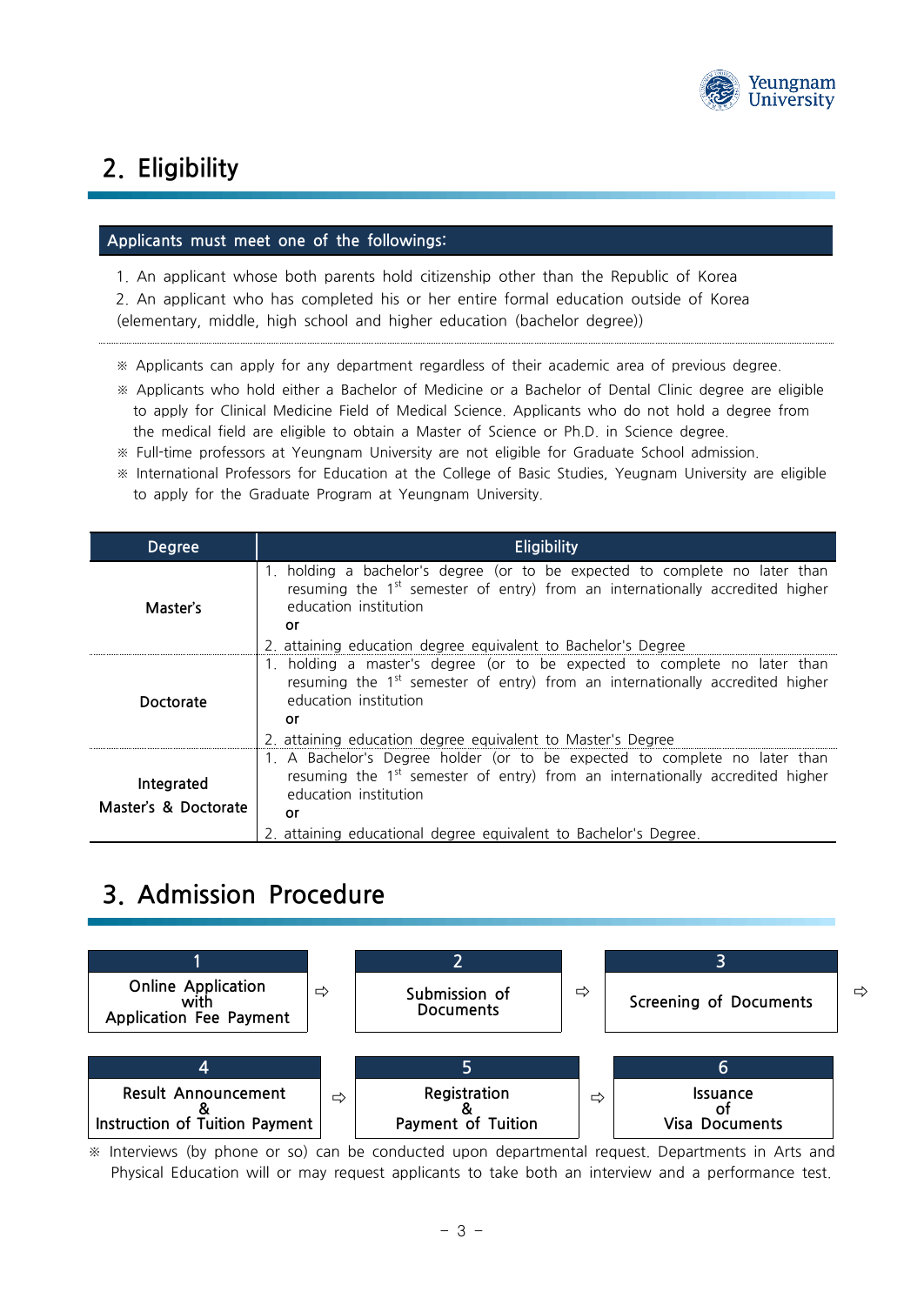

## **4. Required Documents**

- All required documents must be kept ready and submitted before the submission deadline.
- 4. Required Documents<br>All required documents must be kept ready and submitted before the submission deadline.<br>\* If unable to present the original hard copy of apostille or consular confirmed documents within the application deadline due to an unexpected situation arises, please first submit notarized copy, then prepare and re-submit with confirmed hard copies before June 7th, 2022. ■ All required documents must be kept ready and submitted before the submission deadline.<br>
★ If unable to present the original hard copy of apostille or consular confirmed documents v<br>
application deadline due to an unexp
	-
- application deadline due to an unexpe<br>prepare and re-submit with confirmed h<br>
★ Applicants shall be responsible for any o<br>
 All documents must be submitted to the Gra<br>
(E-mail submissions are not permitted.)<br>
 The docum
- ∎ **The documents in other foreign languages other than Korean and English must be translated into Korean or English and notarized before submission.**
- It is the applicant's responsibility to ensure that all required application materials are submitted.
- ALL submitted documents including supporting materials will NOT be returned to the applicants. ■ The documents in other foreign languages other than Korean and English<br>into Korean or English and notarized before submission.<br>■ It is the applicant's responsibility to ensure that all required application materials are

|                |                                                         | ALL SUDITIILLED OOCUITIERIS IHCIUUMITY SUPPORING THALEHAIS WIII NOT DE FELUMEO LO LITE APPIICAHIS.<br>We advise applicants to prepare additional documentation for visa applications.                                                                                                                                                                                                                                                                                                                                                                                   |
|----------------|---------------------------------------------------------|-------------------------------------------------------------------------------------------------------------------------------------------------------------------------------------------------------------------------------------------------------------------------------------------------------------------------------------------------------------------------------------------------------------------------------------------------------------------------------------------------------------------------------------------------------------------------|
|                |                                                         |                                                                                                                                                                                                                                                                                                                                                                                                                                                                                                                                                                         |
| No.            | <b>Required Documents</b>                               |                                                                                                                                                                                                                                                                                                                                                                                                                                                                                                                                                                         |
|                | Application Form                                        | • Fill out the forms by using the online application system                                                                                                                                                                                                                                                                                                                                                                                                                                                                                                             |
|                | Statement of Purpose                                    | and print them out after completion of application.                                                                                                                                                                                                                                                                                                                                                                                                                                                                                                                     |
|                | Personal Statement                                      | • Upload a passport-sized photo in the online application                                                                                                                                                                                                                                                                                                                                                                                                                                                                                                               |
| 1              | Affidavit of Financial Support                          | • All the application documents must be typed either in<br>Korean or English.                                                                                                                                                                                                                                                                                                                                                                                                                                                                                           |
|                | Official Agreement for<br>Academic Verification         | • If a financial sponsor is a professor of Yeungnam University,<br>use the attached Affidavit of Financial Support form. (P16)                                                                                                                                                                                                                                                                                                                                                                                                                                          |
| $\overline{2}$ | Certificate of Graduation<br>(including graduate-to-be) | • Applicant for a Doctor's degree must submit Bachelor's<br>and Master's Certificate of Graduation Diplomas and official<br>transcripts<br>• How to submit Degrees/Diplomas and Transcripts                                                                                                                                                                                                                                                                                                                                                                             |
| 3              | Diplomas<br>(Bachelor's or Master's)                    | ▶ For applicant from the countries of an Apostille agreement<br>with Korea, "submit Apostille documents".<br>For applicant from P.R. China, submit notarized (translated<br>into Korean or English) Degree Diplomas, Certificates of                                                                                                                                                                                                                                                                                                                                    |
| $\overline{4}$ | <b>Official Transcripts</b>                             | Graduation and transcripts with the Online Verification<br>Reports below:<br>* Online Verification Report of Higher Education<br>Qualification Certificate: http://www.chsi.com.cn/ (學信網)<br>* Credential Report : http://www.cdgdc.edu.cn (學位網)<br>For applicant from other countries, submit documents<br>verified by the Korean Embassy in his or her country or<br>the applicant's Embassy in Korea<br>Admission Certificate (visa issuance related documents)<br>will be issued only when the original copy of an Apostille<br>or notarized document is submitted. |
| 5              | Recommendation Letters<br>from Two (2) Professors       | • The two (2) recommendation letters must include the department(s),<br>contact number(s) & name of the professors from the previous university.                                                                                                                                                                                                                                                                                                                                                                                                                        |
| 6              | Photocopy of Passport                                   | • The applicant must submit a copy of the passport with a<br>validity period of more than one (1) year.                                                                                                                                                                                                                                                                                                                                                                                                                                                                 |
| $\overline{7}$ | Certificate of Parent's<br><b>Nationality</b>           | • The applicant must submit photo copies of parents<br>passports<br>• If the passports of parents are not prepared, please submit<br>official documents of ID card to prove their nationality.                                                                                                                                                                                                                                                                                                                                                                          |
| 8              | Family Relation Certificate                             | • The applicant must submit Family Relationship or Birth<br>Certificate issued by the Government of the applicant's<br>country (issued within recent three (3) months)<br>. In case of death or divorce of student's parents, submit<br>relevant certificate(s).<br>* Chinese applicants must submit the Family Relation                                                                                                                                                                                                                                                |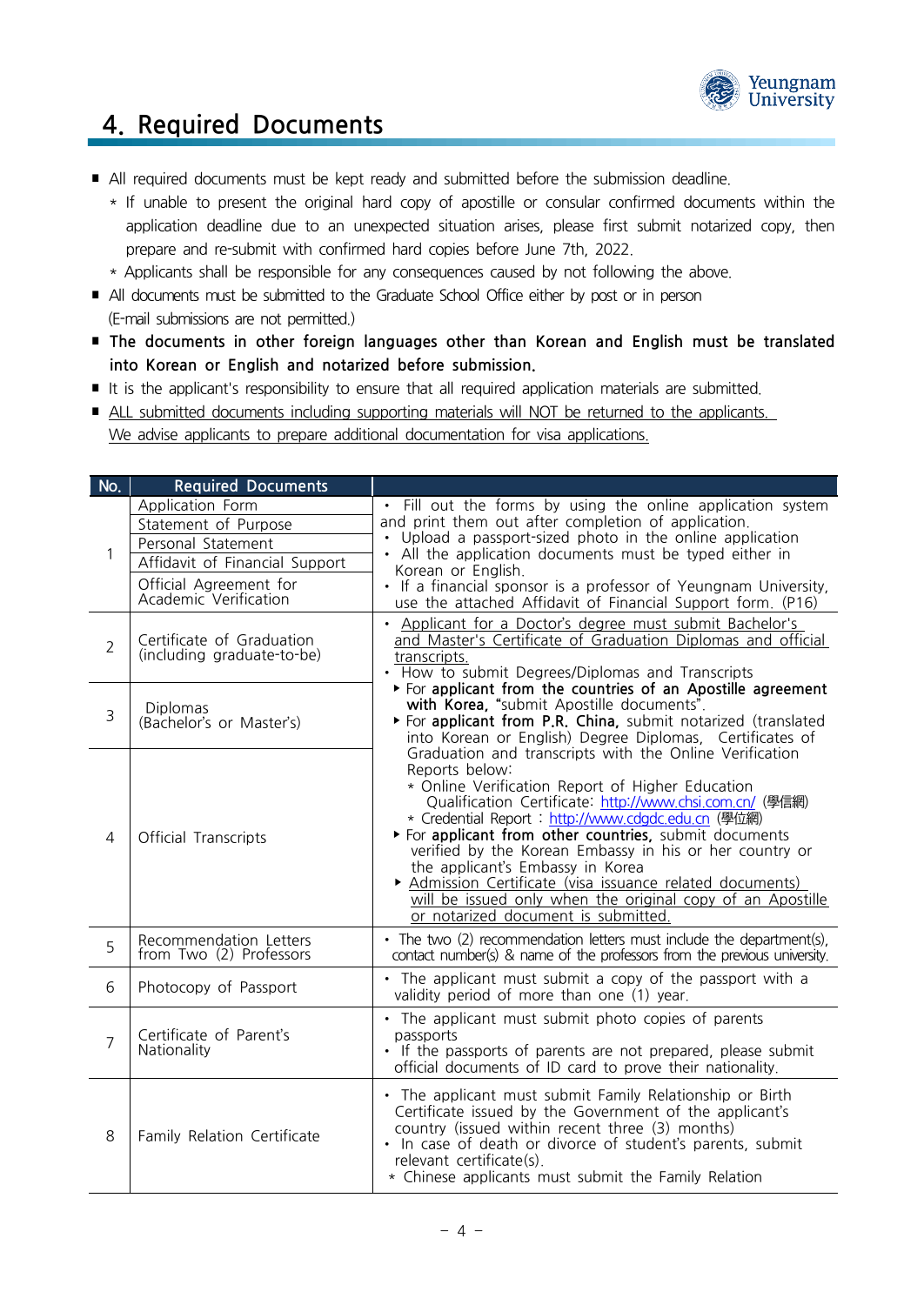

| No. | <b>Required Documents</b>                                                                                |                                                                                                                                                                                                                                                                                                                                   |
|-----|----------------------------------------------------------------------------------------------------------|-----------------------------------------------------------------------------------------------------------------------------------------------------------------------------------------------------------------------------------------------------------------------------------------------------------------------------------|
|     |                                                                                                          | Certificate with the Household Register which is recently<br>updated and notarized.                                                                                                                                                                                                                                               |
| 9   | Bank Statement of Financial<br>Sponsor                                                                   | • A original copy of the bank statement must show a<br>balance of over 18,000 USD (issued within recent three (3)<br>months).<br>• If the validity date is specified in the statement, it must<br>be marked as frozen after September of 2022.                                                                                    |
| 10  | Employment and Income<br>Certificates of Sponsor                                                         | • Notarized and translated Certificate of Employment and Income<br>issued within recent three (3) months must be submitted.                                                                                                                                                                                                       |
| 11  | Official Report of English or<br>Korean Proficiency Test Results<br>(if applicable)<br>(for scholarship) | • Certified Language Proficiency Test (English or Korean)<br>is acceptable.<br>Institutional Testing Program (ITP) TOEFL or Institutional<br>፠<br>Testing Program (ITP) TOEIC is not acceptable.<br>• Test date must be within two (2) years from May 13, 2022.<br>* The results of the 81st TOPIK is acceptable by May 20, 2022. |
| 12  | Photocopy of Foreigner<br>Registration Card<br>(if applicable)                                           | • A photo copy of a foreigner registration card (both sides)<br>is required only for a resident in Korea.                                                                                                                                                                                                                         |

Certificate; Pakistan: Family Certificate, Sri Lanka: Birth Certificate (빠울러); Myanmar: Family Certificate (잉타웅수사옌); Nepal: Birth Certificate (전마달다); Kyrgyzstan, Kazakhstan, Uzbekistan, Ukraine, Thailand: Birth Certificate

## **5. Application Fee**

- ❍ Application Fee (non-refundable: 100,000 KRW or 100 USD) **5. Application Fee**<br>
O Application Fee (non-refundable: 100,000 KRW<br>
<sup>\*</sup> applicant is in charge of remittance fee<br>
O How to Pay: transfer to the designated followin O Application Fee (non-refundable: 100,000 KRW or 100 USD)<br>
\* applicant is in charge of remittance fee<br>
O How to Pay: transfer to the designated following bank account:<br>
• Bank: Daegu Bank • Bank: The Address: 118 Suseong-2-dong, Suseong-gu, Daegu 42123, Republic of Korea • Account Number: 91000-1127-2908
	- -
		-
		-
		- Account Holder: President of Yeungnam University
		- Swift Code: DAEBKR22
		-
- Bank Address: 118 Suseong-2-dong, Suseong-gu, Daegu 4212<br>
 Bank Address: 118 Suseong-2-dong, Suseong-gu, Daegu 4212<br>
 Account Holder: President of Yeungnam University<br>
 Swift Code: DAEBKR22<br>
 Western Union transfer is **and Alternative Constrainers: Account Number:** 91000-1127-2908<br> **•** Account Holder: President of Yeungnam University<br>
• Swift Code: DAEBKR22<br>
• Western Union transfer is NOT acceptable.<br>
O Remarks: Application and scree • Account Holder: President of Yeungnam University<br>• Swift Code: DAEBKR22<br>• Western Union transfer is NOT acceptable.<br>• Western Union transfer is NOT acceptable.<br>• The remitter's name must be IDENTICAL to the applicant's n
	- -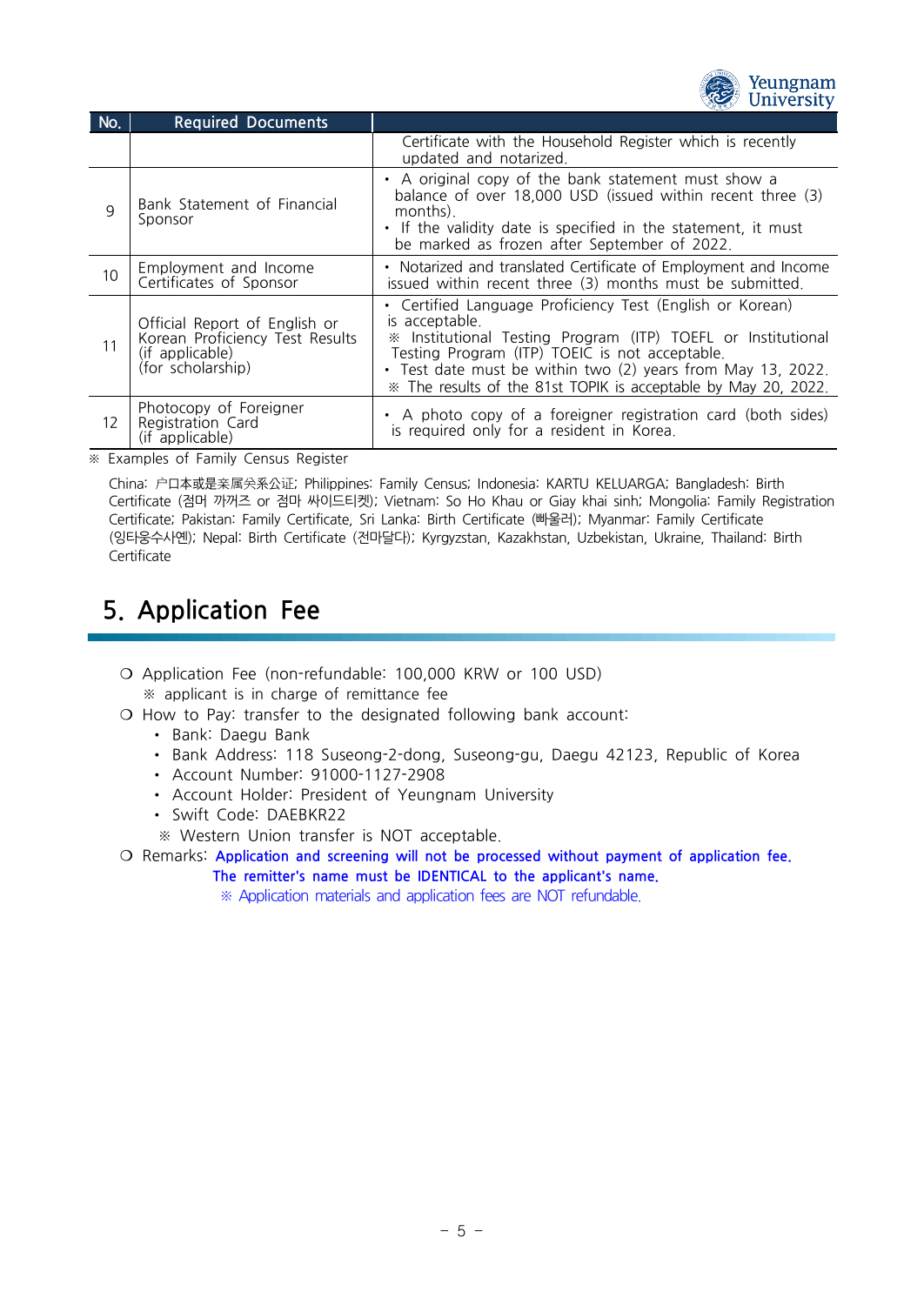

# **6. Notes for Application 6. Notes for Applicati**<br> **O** Information on Applicant<br> **Exame** (English name) and date

- **6. Notes for Application**<br>
 Information on Applicant<br>
▶Name (English name) and date of birth must be identical with the applicant's passport.<br>
▶E-mail address must be accurately specified. →<br>
→ O Information on Applicant<br>
→ Name (English name) and date of birth must be<br>
→ E-mail address must be accurately specified.<br>
→ E-mail address must be accurately specified.<br>
→ Manportant notices to applicants will be (
O Information on Applicant<br>
★ Name (English name) and date of birth must be identical with the a<br>
★ E-mail address must be accurately specified.<br>
(※ Important notices to applicants will be announced by e-mail)<br>
★ When f
	-
	-
- → Name (English name) and date of birth must be identical with the applicant's passport.<br>
→ E-mail address must be accurately specified.<br>
(※ Important notices to applicants will be announced by e-mail)<br>
→ When filling out program, department and major area. • E-mail address must be accurately specified.<br>
(※ Important notices to applicants will be announced by e-mail)<br>
• When filling out the application, applicants must correctly select the applying degree<br>
program, departmen
- applicant, and the submitted application documents and application fee will not be returned. program, department and majo<br>
• Disadvantages caused by errors<br>
applicant, and the submitted<br>
returned.<br>
O Admission Cancellation<br>
• If any required documents are • Disadvantages caused by errors in filling out the application are the responsibility of the applicant, and the submitted application documents and application fee will not be returned.<br>○ Admission Cancellation<br>• If any
	-
	- be cancelled. O Admission Cancellation<br>
	► If any required documents are found to be counterfeit or are not submitted, admission will<br>
	be cancelled.<br>
	► In case that the applicant who has submitted a certificate of expectant graduation i
- application, the overseas applicant must submit his or her graduation certificate and a photo copy of diploma (refer to p4) by July 14, 2022 (Thu), and the applicant in Korea by August 23 (Tue), 2022 after the admission decision. Admission will be cancelled if not submitted within the designated period of time. application, the overseas applicant must submit his or her graduation certificate and a<br>photo copy of diploma (refer to p4) by July 14, 2022 (Thu), and the applicant in Korea by<br>August 23 (Tue), 2022 after the admission d August 23 (Tue), 2022 afte<br>submitted within the designa<br>-Admission will be cancelled<br>quarter of the semester.<br>O Others<br>Admission-related matters no

st Submitted within the designated period of time.<br>
-Admission will be cancelled if the admitted student fails to enter Korea before the 1<sup>st</sup><br>
O Others<br>
• Admission-related matters not specified in these guidelines shall fol

Graduate School Management Council and Graduate School Council of Yeungnam University.

|                |                                                      | Master's   | Doctorate/<br>Combined Master's & Doctorate |
|----------------|------------------------------------------------------|------------|---------------------------------------------|
|                |                                                      | <b>KRW</b> | <b>KRW</b>                                  |
|                | Entrance Fee                                         | 796,000    | 796,000                                     |
| <b>Tuition</b> | Liberal Arts & Social Science                        | 3,719,000  | 4,464,000                                   |
|                | Mathematics & Statistics                             | 4,464,000  | 5,352,000                                   |
|                | Natural Science, Physical Education<br>& Engineering | 5,207,000  | 6,447,000                                   |
|                | Arts                                                 | 5,765,000  | 6,919,000                                   |
|                | Pharmacy                                             | 5,842,000  | 7,009,000                                   |
|                | Medicine                                             | 7,034,000  | 8,442,000                                   |

# **7. Tuition and Fees**

\* The tuition fees are as of the 1<sup>st</sup> semester of academic year of 2022, and may be subject to **change by the university policy.**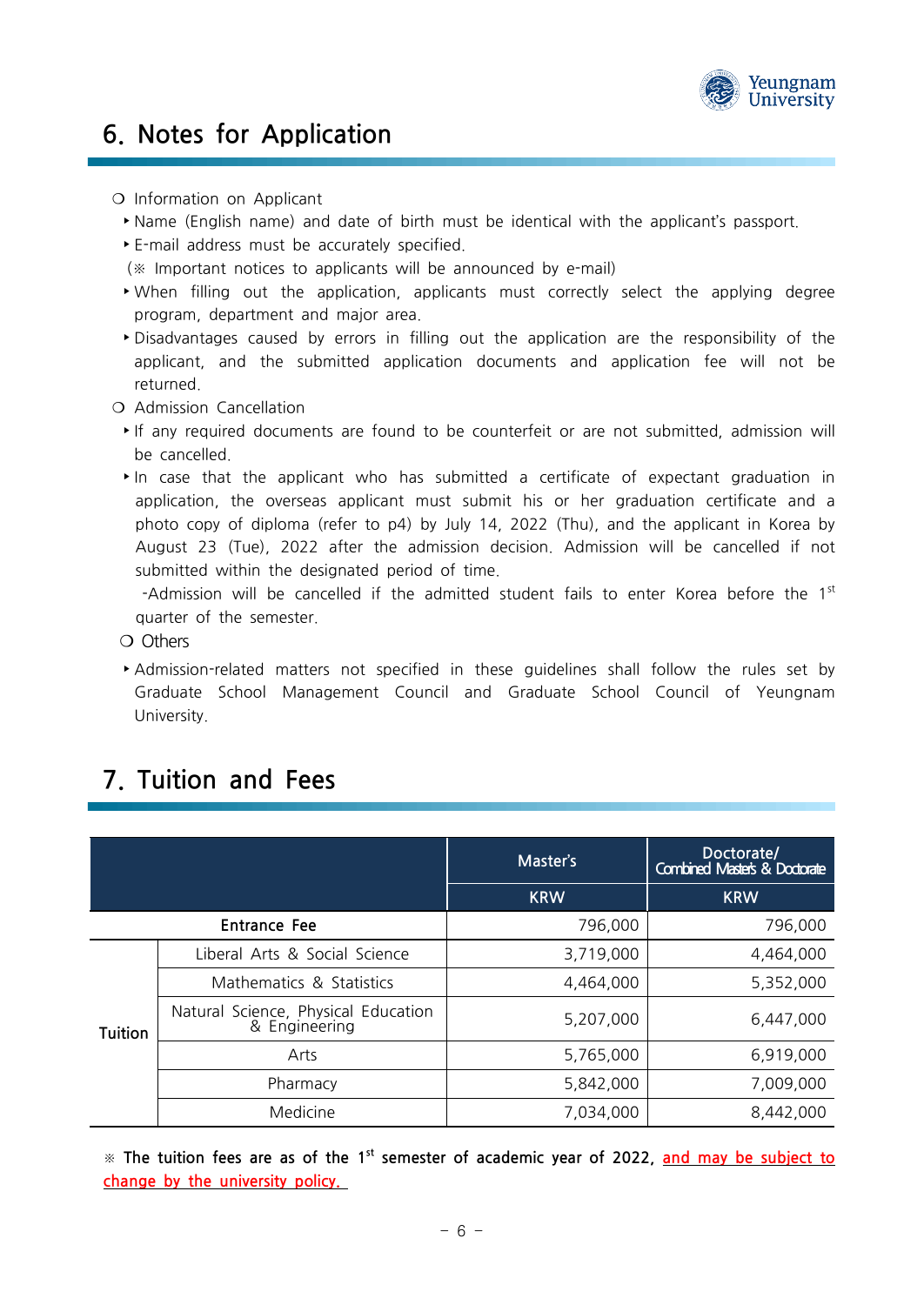

# **8. Scholarship**

#### 1) Scholarship Screening

- ▸All of scholarship is screened and decided by each department.
- Scholarship Screening<br>
 All of scholarship is screened and decided by each department.<br>
 Scholarship criteria are set according to each department's screening and recommendation<br>
after applying for acquisition every se after applying for acquisition every semester. → All of scholarship is screened and decided by each department.<br>
→ Scholarship criteria are set according to each department's screening and recommendation<br>
after applying for acquisition every semester.<br>
→ Scholarship m
	- below. • Scholarship may be downward even if the student has submitted a language test score<br>below.<br>Scholarship Beneficient Requirements<br>► The candidates of scholarship must meet the requirements below or the specification in pa
- 2) Scholarship Beneficient Requirements
	-
- → Scholarship Thay be downward event in the student Thas submitted a language test score<br>
below.<br>
2) Scholarship Beneficient Requirements<br>
► The candidates of scholarship must meet the requirements below or the specificat individual health insurance (private insurance) for the candidates of scholarship. • The candidates of scholarship must meet the requirements<br>
• All of international students are required to join the Nat<br>
individual health insurance (private insurance) for the can<br>
3) Application of Scholarship Criteria<br>
- 3) Application of Scholarship Criteria
	-
	- → Scholarship is only applicable to reduction of tuition.<br>► Admitted student is in charge of 'entrance fee', and scholarship does not include 'entrance fee'.<br>► Scholarship criteria are certified language test scores, and
- Application of Scholarship Criteria<br>
► Scholarship is only applicable to reduction of tuition.<br>
► Admitted student is in charge of 'entrance fee', and scholarship does not include 'entrance fee'.<br>
► Scholarship criteria a (2) years from May 13, 2022. → Scholarship criteria are certified language test scores, and Institutional Testing Program (ITP)<br>
TOEFL or Institutional Testing Program (ITP) TOEIC is not acceptable. Test date must be within two<br>
(2) years from May 13 FOEFL or Institutional Testing Program (ITP) TOEIC is not acceptable. Test date must be within two<br>
(2) years from May 13, 2022.<br>
• Beneficiaries of scholarship A to E must work for less than 10 hours per week during the s
	-
	- Yeugnam University. • Scholarship K are beneficiaries of International Professors for Education at the College of Basic Studies,<br>
	→ Scholarship K are beneficiaries of International Professors for Education at the College of Basic Studies,<br>
	→
- 4) Others
- is applicable: - Those who have obtained at least one (1) course subject with grade of C or less on the<br>
1 Those who have obtained at least one (1) course subject with grade of C or less on the<br>
1 Those completed in the previous semester
- grades completed in the previous semester Solutionship A to L Shan be scholarship K behender<br>is applicable:<br>- Those who have obtained at least one (1) course subject with<br>grades completed in the previous semester<br>- Those with GPA of less than 3.0 in the previous s • Those who have obtained at least one (1) course subject with grade of C or less on the grades completed in the previous semester<br>• Those with GPA of less than 3.0 in the previous semester<br>• Beneficiaries of scholarship
	-
- applicable: Filter Those with GPA of less than 3.0 in the previous semester<br>
For Filter Those who have obtained at least one (1) course subject with grade of C or less on the<br>
Those who have obtained at least one (1) course subject wi
- grades completed in the previous semester senencialies of scholarship is cannot receive any scholarship in<br>applicable:<br>- Those who have obtained at least one (1) course subject with<br>grades completed in the previous semester<br>- Those with a GPA of less than 3.0 in t → Those who have obtained at least one (1) course subject with grade of C or less on the grades completed in the previous semester<br>- Those with a GPA of less than 3.0 in the previous semester<br>- Scholarship programs are su
	-
	-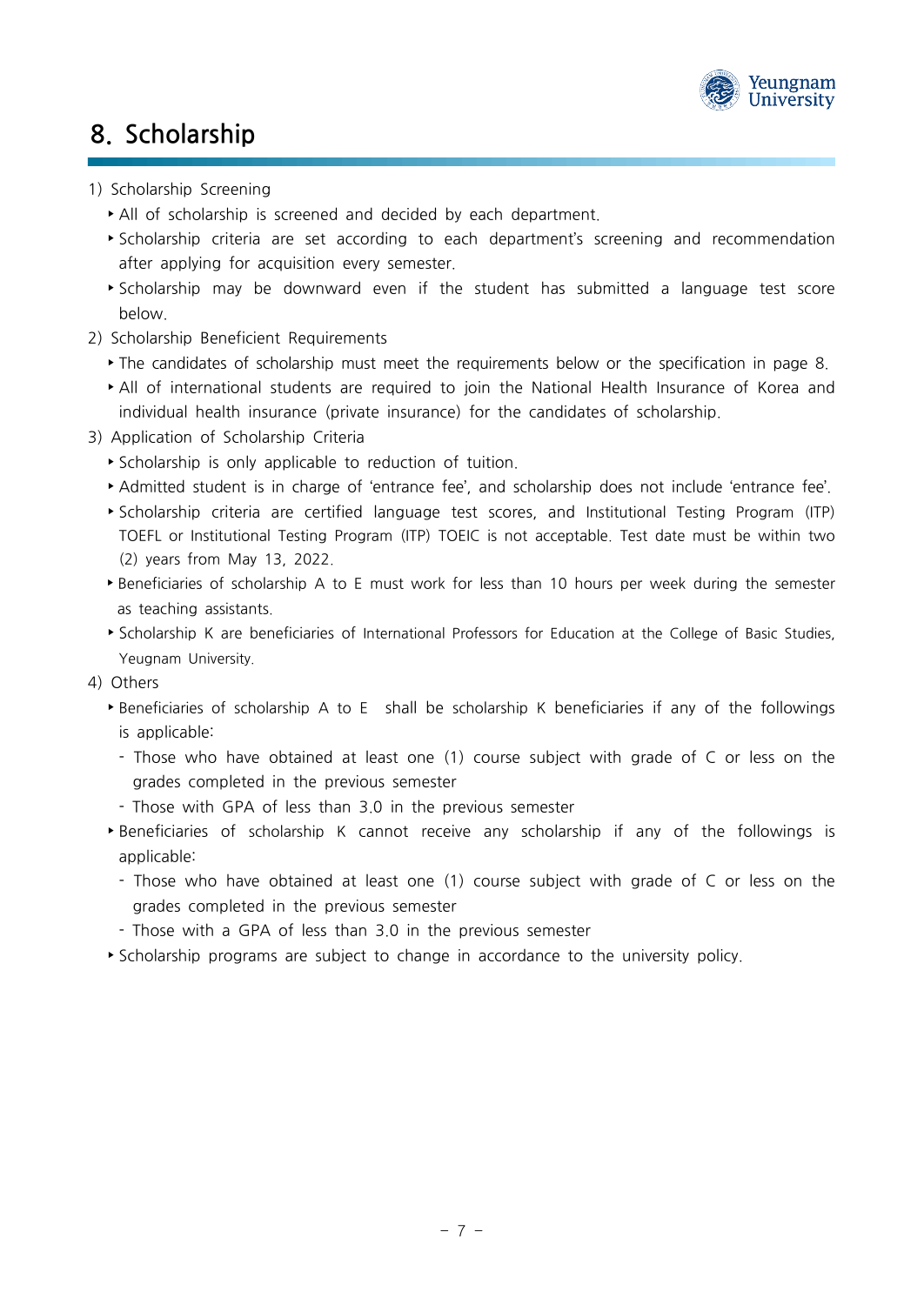

※ Following applies to the students entering the Fall semester 2022, and the scholarship benefits may change each semester.

|                   | International Student Scholarship     |             | Requirements for Scholarship                                                                                                                                                                                                                                                                                                                                                                                                                                                                                                                                                                                                                                                                                                                                                                                                                                    |                                                                                                                                                                                                                                                                                    |                  |          |              |  |
|-------------------|---------------------------------------|-------------|-----------------------------------------------------------------------------------------------------------------------------------------------------------------------------------------------------------------------------------------------------------------------------------------------------------------------------------------------------------------------------------------------------------------------------------------------------------------------------------------------------------------------------------------------------------------------------------------------------------------------------------------------------------------------------------------------------------------------------------------------------------------------------------------------------------------------------------------------------------------|------------------------------------------------------------------------------------------------------------------------------------------------------------------------------------------------------------------------------------------------------------------------------------|------------------|----------|--------------|--|
|                   | Scholarship                           | Scholarship | <b>Korean</b>                                                                                                                                                                                                                                                                                                                                                                                                                                                                                                                                                                                                                                                                                                                                                                                                                                                   | <b>English</b>                                                                                                                                                                                                                                                                     |                  |          |              |  |
| <b>Type</b>       | Rate for<br>Range<br><b>Fall 2022</b> |             | <b>TOPIK</b>                                                                                                                                                                                                                                                                                                                                                                                                                                                                                                                                                                                                                                                                                                                                                                                                                                                    | <b>IELTS</b>                                                                                                                                                                                                                                                                       | <b>TOEFL IBT</b> | New TEPS | <b>TOEIC</b> |  |
| Scholarship<br>A  | 100~80%                               | 100%        | 6                                                                                                                                                                                                                                                                                                                                                                                                                                                                                                                                                                                                                                                                                                                                                                                                                                                               | 7                                                                                                                                                                                                                                                                                  | 100              | 386      | 900          |  |
| Scholarship<br>B  | 80~60%                                | 80%         | 5                                                                                                                                                                                                                                                                                                                                                                                                                                                                                                                                                                                                                                                                                                                                                                                                                                                               | 6.5                                                                                                                                                                                                                                                                                | 90               | 355      | 850          |  |
| Scholarship<br>C  | $60 - 50%$                            | 60%         |                                                                                                                                                                                                                                                                                                                                                                                                                                                                                                                                                                                                                                                                                                                                                                                                                                                                 | 6                                                                                                                                                                                                                                                                                  | 80               | 327      | 800          |  |
| Scholarship<br>D  | $50 - 40%$                            | 50%         | $\overline{4}$                                                                                                                                                                                                                                                                                                                                                                                                                                                                                                                                                                                                                                                                                                                                                                                                                                                  | 1. Applicant who was born in a country where<br>English is a native language<br>2. Applicant who has received a four-year of higher<br>education in English in a country where English is<br>the official language, and must submit relevant<br>documents certifying the education |                  |          |              |  |
| Scholarship<br>F  | $40 - 30%$                            | 40%         |                                                                                                                                                                                                                                                                                                                                                                                                                                                                                                                                                                                                                                                                                                                                                                                                                                                                 | 5.5                                                                                                                                                                                                                                                                                | 71               | 300      | 700          |  |
| Scholarship<br>K. | 20%                                   | 20%         | - Freshmen can obtain scholarship K if the students pass their<br>department's screening regardless of their language score.<br>- for the students from the $2^{nd}$ semester:<br>Example 1 Seneficiaries of scholarship A $\sim$ E shall be scholarship K<br>beneficiaries if any of the followings is applicable:<br>- Those who have obtained at least one (1) course subject<br>with a grade of C or less on the grades completed in the<br>previous semester<br>- Those with GPA of less than 3.0 in the previous<br>semester<br>> Beneficiaries of scholarship K cannot receive any scholarship<br>if any of the followings is applicable:<br>- Those who have obtained at least one (1) course subject<br>with a grade of C or less on the grades completed in the<br>previous semester<br>- Those with GPA of less than 3.0 in the previous<br>semester |                                                                                                                                                                                                                                                                                    |                  |          |              |  |

※ Test score is valid if the test date is after May 14, 2020.

※ Applicant must pass a scholarship screening by his or her department, and scholarship benefit may be changed or downgraded depending on the department screening result.

※ Validity of **Test Date** must be within two (2) years from May 13, 2022.

※ The results of the 81st TOPIK can be submitted by May 20, 2022.

※Studentswhodonot submitalanguageproficiencycertificatefromthe second semester cannotobtainany scholarship.

<sup>★</sup> After admission, students can apply for scholarships upgrade in the following semester depending on their test scores.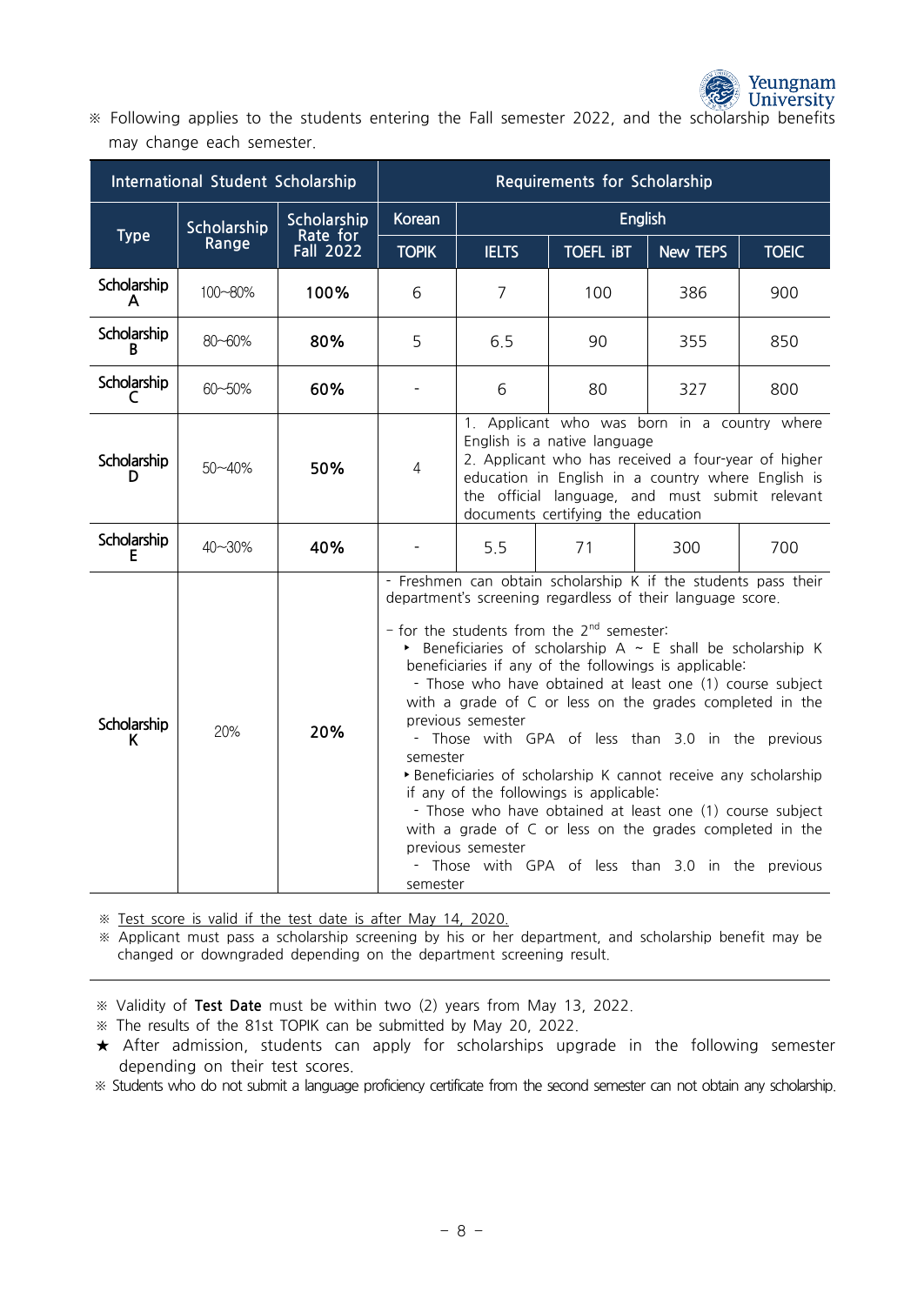

# **9. Other Information**

#### **■ University Dormitory**

|                                                                                                                | 9. UUIEI IIIIUIIIIAUUII                                        |               |                                            |                                                                              |  |  |  |
|----------------------------------------------------------------------------------------------------------------|----------------------------------------------------------------|---------------|--------------------------------------------|------------------------------------------------------------------------------|--|--|--|
| ■ University Dormitory<br>O The information of university dormitory will be informed to the admitted students. |                                                                |               |                                            |                                                                              |  |  |  |
|                                                                                                                | Meal Plan/Semester<br>Fee/Semester<br>Occupancy<br>(optional)  |               |                                            |                                                                              |  |  |  |
|                                                                                                                | Twin Bed                                                       | 1,125,200 KRW | 1) 2 meals/day: 997,600KRW                 | bathroom, laundry<br>no cooking in the                                       |  |  |  |
| <b>Building</b>                                                                                                | Single Bed                                                     | 1,589,200 KRW | 2) 3 meals/day: 1,349,400KRW<br>3) no meal | building<br>* Dormitory canteen<br>available (15-minute<br>walking distance) |  |  |  |
|                                                                                                                | * Fees may be subject to change for the Fall semester of 2022. |               |                                            |                                                                              |  |  |  |

#### **■ Visa Issuance**

- 
- <p>≈ Fees may be subject to change for the</p>\n<p>■ Visa Issuance</p>\n<p>○ Sojourn Status: D-2 (Student Visa)</p>\n<p>○ Where to Apply: Korean Embassy or C</p> O Sojourn Status: D-2 (Student Visa)<br>O Where to Apply: Korean Embassy or Consulate in the applicant's country

#### Procedure

- ojourn Status: D-2 (Student Visa)<br>Vhere to Apply: Korean Embassy or Consulate in the applicant's country<br>Procedure<br>1. Yeungnam University mails admission materials including the "Certificate of Admission,"<br>to applicants in Vhere to Apply: Korean Embassy or Consulate in the Procedure<br>1. Yeungnam University mails admission materials includir<br>1. Yeungnam University mails admission materials includir<br>1. Applicants in order to apply for "Student
- 1. Yeungnam Ur<br>to applicants<br>2. Applicants ap<br>Embassy or C<br>3. Applicants ob 2. Applicants apply for "Student Visa" with the required documents at the 1. Yeungnam University mails admission materials including the "Certificate of Ad<br>to applicants in order to apply for "Student Visa".<br>2. Applicants apply for "Student Visa" with the required documents at the<br>Embassy or Con
	- 3. Applicants obtain "Student Visa" (D-2) and enter Korea.

| "Certificate of Admission"<br>& Admission Materials | Apply for<br>"Student Visa (D-2)"                                | Obtain Visa (D-2)                                   |             |
|-----------------------------------------------------|------------------------------------------------------------------|-----------------------------------------------------|-------------|
| Yeungnam University<br>$\rightarrow$ Applicant      | Applicant<br>$\rightarrow$ Korean Embassy<br>or Korean Consulate | Issuance time varies<br>from country to<br>country. | Enter Korea |

Embassy or Consulate. For more information on the overseas Korean Embassy or Consulate : where the consulate<br>
\* D-2 visa application documents are different dep<br>
Embassy or Consulate. For more information on<br>
Consulate :<br> [http://www.mofa.go.kr/eng/wpge/m\\_5756/contents.do](http://www.mofa.go.kr/eng/wpge/m_5756/contents.do)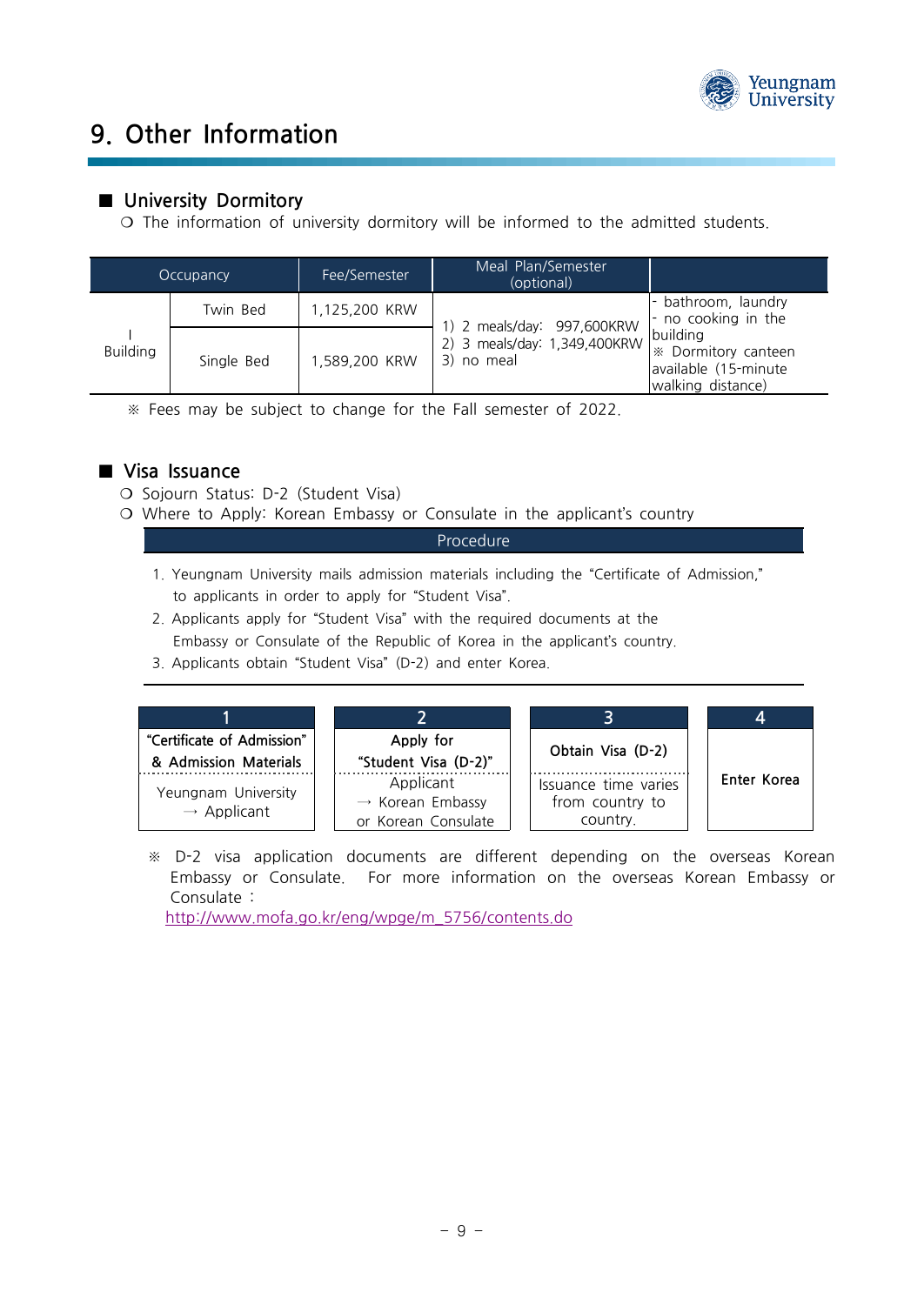

# **10. Departments & Majors 10. Departments & Majors**<br> **O** List of departmental contacts on p13<br> **O** More information on departments is on http:/

# O List of departmental contacts on p13<br>O More information on departments is on <http://engraduate.yu.ac.kr>

| Academic          |                                                    | Degree     |            |                                                       |                                                                                                                                                         |  |
|-------------------|----------------------------------------------------|------------|------------|-------------------------------------------------------|---------------------------------------------------------------------------------------------------------------------------------------------------------|--|
| Area              | Department                                         |            |            | Combined<br>Master's DoctorateMaster's &<br>Doctorate | Majors                                                                                                                                                  |  |
|                   | Korean Language and                                | $\circ$    | $\circ$    |                                                       | Korean Language                                                                                                                                         |  |
|                   | Literature                                         |            |            |                                                       | Korean Literature                                                                                                                                       |  |
|                   | Chinese Language and<br>Culture                    | $\circ$    | $\circ$    | $\circ$                                               | Chinese Language and Literature                                                                                                                         |  |
|                   | Japanese Language and<br>Literature                | $\circ$    | $\circ$    |                                                       | Japanese Language and Literature                                                                                                                        |  |
|                   | English Language and<br>Literature                 | $\circ$    | $\circ$    | O                                                     | English Language<br>English Literature                                                                                                                  |  |
|                   |                                                    | $\circ$    | $\circ$    |                                                       | Korean History                                                                                                                                          |  |
|                   | History                                            | $\circ$    | $\circ$    | O                                                     | Eastern History<br>Western History                                                                                                                      |  |
|                   | Cultural Anthropology                              | $\circ$    | $\circ$    |                                                       | Archaeology<br>Social Anthropology and Folklore                                                                                                         |  |
|                   | Sociology                                          | $\bigcirc$ | $\circ$    |                                                       | Sociology                                                                                                                                               |  |
|                   | Media & Communication                              | $\circ$    | $\circ$    | $\circ$                                               | Media and Communication                                                                                                                                 |  |
|                   | Law                                                | O          | O          | 0                                                     | Public Law<br>Civil Law                                                                                                                                 |  |
|                   | Political Science and<br>Diplomacy                 | $\circ$    | O          | O                                                     | Political Science and Diplomacy                                                                                                                         |  |
| Humanities/       | Public Administration                              | $\bigcirc$ | $\circ$    | $\circ$                                               | Public Administration                                                                                                                                   |  |
| Social<br>Science | Regional Development and<br>Welfare Administration | $\circ$    | O          | $\circ$                                               | Regional Development and Real Estate<br>Social Welfare and Community<br>Development                                                                     |  |
|                   | Economics                                          | $\circ$    | $\circ$    |                                                       | Theory of Economics<br>Applied Economics                                                                                                                |  |
|                   | International Economics &<br><b>Business</b>       | $\circ$    | $\circ$    |                                                       | International Commerce Theory of<br>Economics<br>International Business and Trade Practice                                                              |  |
|                   | <b>Business Administration</b>                     | $\circ$    | О          |                                                       | Human Resource Management and<br>Organization Studies<br>Production and Operations Management<br>Management Information Systems<br>Finance<br>Marketing |  |
|                   | Food & Resource Economics                          | $\circ$    | $\circ$    |                                                       | Food and Resource Economics                                                                                                                             |  |
|                   | Education                                          | $\circ$    | $\circ$    | O                                                     | Education                                                                                                                                               |  |
|                   | Korean Language Education                          | $\circ$    | $\circ$    | $\bigcirc$                                            | Korean Language Education                                                                                                                               |  |
|                   | Korean Literature in Chinese                       | $\bigcirc$ | $\circ$    | $\bigcirc$                                            | Korean Literature in Chinese                                                                                                                            |  |
|                   | Aesthetics and Art History                         | $\bigcirc$ | $\bigcirc$ | $\bigcirc$                                            | Aesthetics and Art History                                                                                                                              |  |
|                   | Statistics                                         | $\bigcirc$ | $\circ$    | $\bigcirc$                                            | Statistics                                                                                                                                              |  |
| Natural           | Physics                                            | $\circ$    | $\circ$    | $\bigcirc$                                            | Physics                                                                                                                                                 |  |
| Science           | Life Science                                       | $\circ$    | $\circ$    | $\bigcirc$                                            | Life Science                                                                                                                                            |  |
|                   | Pharmacy                                           | $\bigcirc$ | $\bigcirc$ | $\bigcirc$                                            | Pharmacy                                                                                                                                                |  |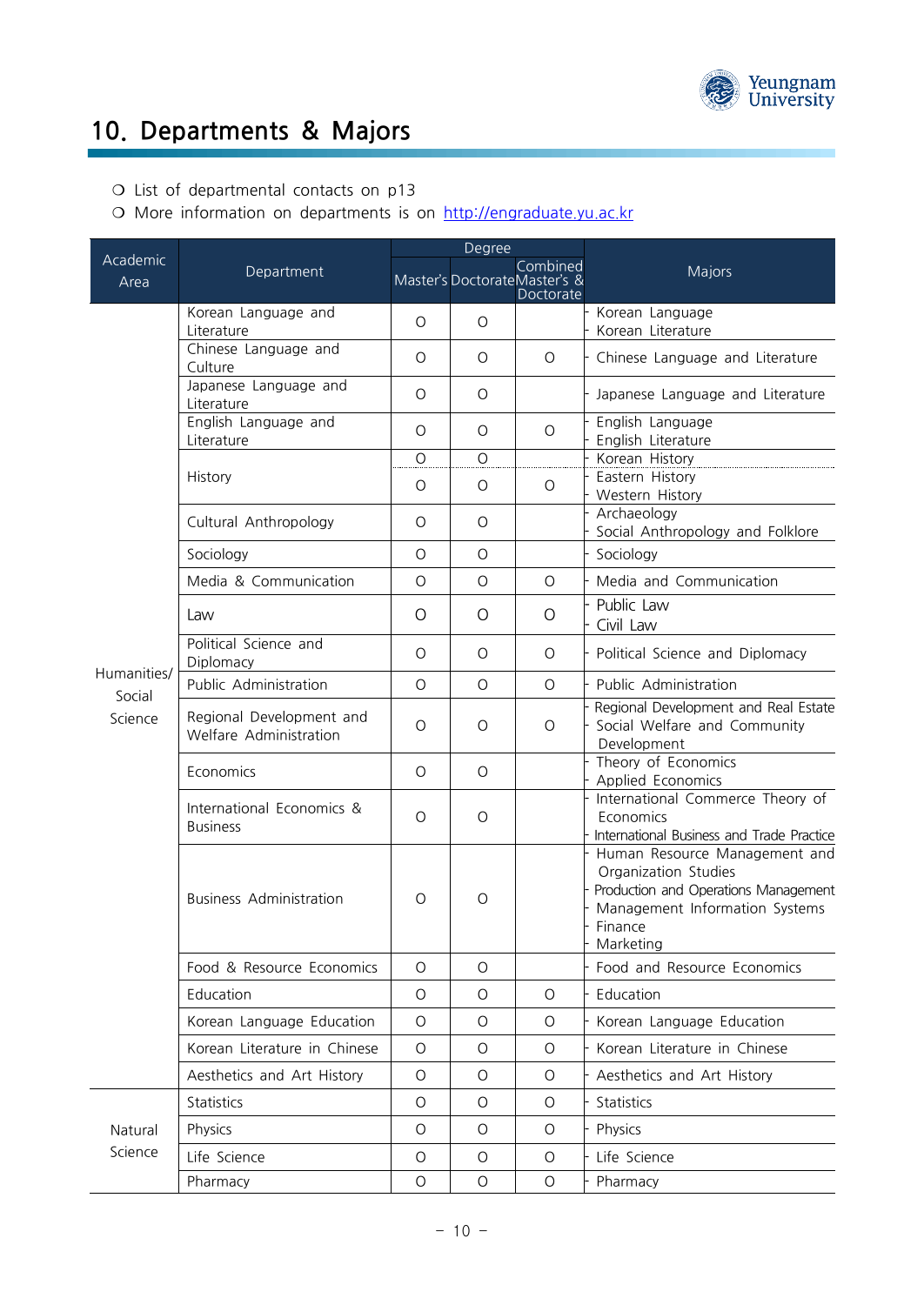

|                  |                                              | Degree     |         |                                                       |                                                                                                                                         |  |
|------------------|----------------------------------------------|------------|---------|-------------------------------------------------------|-----------------------------------------------------------------------------------------------------------------------------------------|--|
| Academic<br>Area | Department                                   |            |         | Combined<br>Master's DoctorateMaster's &<br>Doctorate | Majors                                                                                                                                  |  |
|                  | Horticultural Science                        | O          | O       | O                                                     | Horticultural Science                                                                                                                   |  |
|                  | Forest Resources                             | $\circ$    | O       |                                                       | Forest Resources<br>Forest Utilization                                                                                                  |  |
|                  | Food Science                                 | $\circ$    | O       | $\circ$                                               | Food Science and Technology<br>Restaurant and Culinary Management                                                                       |  |
| Natural          | Biotechnology                                | $\circ$    | O       | O                                                     | Biotechnology                                                                                                                           |  |
| Science          | Medical Biotechnology                        | $\circ$    | O       | $\circ$                                               | Medical Biotechnology                                                                                                                   |  |
|                  | Family & Housing                             | $\circ$    | O       | $\circ$                                               | Environmental Interior Design<br>Family Welfare and Family<br>Counseling                                                                |  |
|                  | Clothing and Fashion                         | $\circ$    | O       | $\circ$                                               | Clothing and Fashion                                                                                                                    |  |
|                  | Mathematics Education                        |            | O       |                                                       | Mathematics Education                                                                                                                   |  |
|                  | Civil Engineering                            | $\circ$    | O       | $\circ$                                               | Smart Structural Engineering<br>Smart Water Resources and<br>Environmental Engineering<br>Smart Geotechnical and Highway<br>Engineering |  |
|                  | Environmental Engineering                    | $\circ$    | O       | $\circ$                                               | Environmental Engineering                                                                                                               |  |
|                  | Urban Planning and<br>Engineering            | $\circ$    | O       | $\circ$                                               | Urban and Environmental Planning<br>Transportation Engineering                                                                          |  |
|                  | Materials Science and<br>Engineering         | $\circ$    | O       | $\circ$                                               | Materials Science and Engineering                                                                                                       |  |
|                  | Chemical Engineering                         | $\circ$    | O       | $\circ$                                               | Chemical Engineering<br>Polymer & Biomaterials                                                                                          |  |
|                  | Fiber System Engineering                     | $\circ$    | O       | $\circ$                                               | Fiber System Engineering                                                                                                                |  |
| Engineering      | Mechanical Engineering                       | $\circ$    | $\circ$ | $\circ$                                               | Mechanical Engineering                                                                                                                  |  |
|                  | Electrical Engineering                       | $\circ$    | O       | O                                                     | Energy and Electromagnetic Environment<br>Control and Electric Machinery .<br>Power Conversion                                          |  |
|                  | Electronic Engineering                       | $\circ$    | $\circ$ | $\circ$                                               | Electronic Engineering                                                                                                                  |  |
|                  | Computer Engineering                         | $\circ$    | O       | $\circ$                                               | Computer Engineering                                                                                                                    |  |
|                  | Information and<br>Communication Engineering | O          | O       | O                                                     | Information and Communication<br>Engineering                                                                                            |  |
|                  | Architecture                                 | $\circ$    | $\circ$ |                                                       | Architecture                                                                                                                            |  |
|                  |                                              | $\circ$    | O       | $\circ$                                               | Architectural Engineering                                                                                                               |  |
|                  | Automotive Engineering                       | $\circ$    |         |                                                       | Automotive Engineering                                                                                                                  |  |
|                  | Robotics Engineering                         | $\circ$    |         |                                                       | Robotics Engineering                                                                                                                    |  |
|                  | Kinesiology                                  | $\circ$    | $\circ$ |                                                       | Physical Education                                                                                                                      |  |
|                  | Painting                                     | $\circ$    |         |                                                       | Korean Painting<br>Painting                                                                                                             |  |
| Arts/            | Transart                                     | $\circ$    |         |                                                       | Transart                                                                                                                                |  |
| Physical         | Visual Communication Design                  | $\circ$    | $\circ$ | $\circ$                                               | Visual Communication Design                                                                                                             |  |
| Education        | Industrial Design                            | $\circ$    |         |                                                       | Industrial Design                                                                                                                       |  |
|                  | Living Products Design                       | $\bigcirc$ |         |                                                       | Living Products Design                                                                                                                  |  |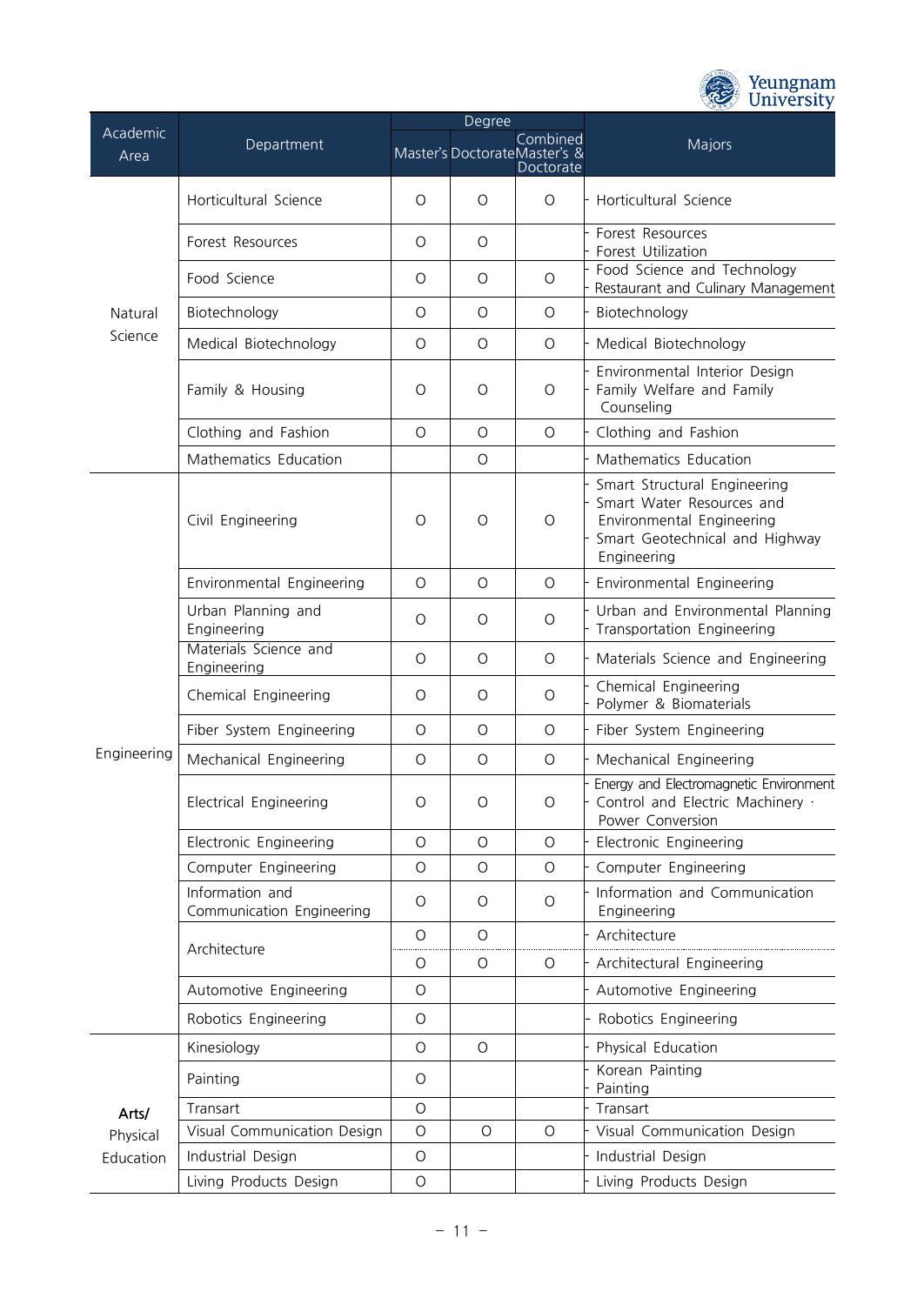

| Academic  | Department         |         | Degree   |                                                       |                                                                                                                                                                                                                                                                                                                                                                                                                                                                                                                                                                                                             |
|-----------|--------------------|---------|----------|-------------------------------------------------------|-------------------------------------------------------------------------------------------------------------------------------------------------------------------------------------------------------------------------------------------------------------------------------------------------------------------------------------------------------------------------------------------------------------------------------------------------------------------------------------------------------------------------------------------------------------------------------------------------------------|
| Area      |                    |         |          | Combined<br>Master's DoctorateMaster's &<br>Doctorate | Majors                                                                                                                                                                                                                                                                                                                                                                                                                                                                                                                                                                                                      |
|           | Composition        | O       |          |                                                       | Composition<br>Conducting                                                                                                                                                                                                                                                                                                                                                                                                                                                                                                                                                                                   |
| Arts/     | Korean Music       | $\circ$ |          |                                                       | Korean Music                                                                                                                                                                                                                                                                                                                                                                                                                                                                                                                                                                                                |
| Physical  | Vocal Music        | $\circ$ |          |                                                       | Vocal Music                                                                                                                                                                                                                                                                                                                                                                                                                                                                                                                                                                                                 |
| Education | Instrumental Music | $\circ$ |          |                                                       | Piano<br>Orchestral Instrument                                                                                                                                                                                                                                                                                                                                                                                                                                                                                                                                                                              |
| Medicine  | Medical Science    | $\circ$ | $\Omega$ | $\circ$                                               | Anatomy, Physiology, Pathology,<br>Biochemistry and Molecular Biology,<br>Micro-Biology, Pharmacology,<br>Preventive Medicine, Internal Medicine,<br>Neurology, Surgery, Orthopedic Surgery,<br>Neuro-Surgery, Thoracic Surgery,<br>Plastic Surgery, Pediatrics, Psychiatry,<br>Obstetrics and Gynecology,<br>Ophthalmology, Ear Nose Throat<br>Dermatology, Urology, Radiology,<br>Therapeutic Radiology and Oncology,<br>Anesthesiology and Pain Medicine,<br>Laboratory Medicine,<br>Rehabilitation Medicine,<br>Emergency Medicine,<br>Family Medicine, Dentistry,<br>Nuclear Medicine, Medical Science |

| Academic                                                                                                                                                     |                                                   |          | Degree   |                                                       |                                                   |  |  |
|--------------------------------------------------------------------------------------------------------------------------------------------------------------|---------------------------------------------------|----------|----------|-------------------------------------------------------|---------------------------------------------------|--|--|
| Area                                                                                                                                                         | Department                                        |          |          | Combined<br>Master's DoctorateMaster's &<br>Doctorate | Majors                                            |  |  |
|                                                                                                                                                              | Korean Study                                      | O        | O        |                                                       | Korean Study                                      |  |  |
|                                                                                                                                                              | Korean Language Education<br>As a Second Language | $\circ$  | O        |                                                       | Korean Language Education As a<br>Second Language |  |  |
|                                                                                                                                                              | Global Business                                   | $\circ$  | $\circ$  |                                                       | Global Business                                   |  |  |
|                                                                                                                                                              | Digital Convergence Business                      | $\circ$  | $\circ$  | $\circ$                                               | Digital Convergence Business                      |  |  |
| Inter-<br>disciplinary                                                                                                                                       | Saemaul and International<br>Development          | O        | $\Omega$ | O                                                     | Saemaul and International<br>Development          |  |  |
| <b>Studies</b>                                                                                                                                               | East Asian Cultural Studies                       | O        | O        | O                                                     | East Asian Cultural Studies                       |  |  |
|                                                                                                                                                              | Technological Innovation &<br>Entrepreneurship    | $\Omega$ | $\Omega$ | $\circ$                                               | Technological Innovation &<br>Entrepreneurship    |  |  |
|                                                                                                                                                              | Music Studies                                     |          | $\circ$  |                                                       | Musicology<br>Performance                         |  |  |
|                                                                                                                                                              | Dance Performing Art                              | $\Omega$ |          |                                                       | Dance Performing Art                              |  |  |
|                                                                                                                                                              | Design                                            |          | $\circ$  |                                                       | Design                                            |  |  |
| O Non-Thesis Project:<br>It is only for Master's degree program.<br>It is to obtain Master's degree by taking additional class hours and conducting academic |                                                   |          |          |                                                       |                                                   |  |  |

#### ❍ **Non-Thesis Project**:

- 
- <u>Design<br>
O Non-Thesis Project:</u><br>
►It is only for Master's degree program.<br>
►It is to obtain Master's degree by taking additional class hours and conducting academic<br>
research and (or) assignment designated by the departme research and (or) assignment designated by the department which is equivalent to degree thesis. → It is only for Master's degree program.<br>
→ It is to obtain Master's degree by taking addition.<br>
For more information, contact your department.<br>
→ For more information, contact your department.
	-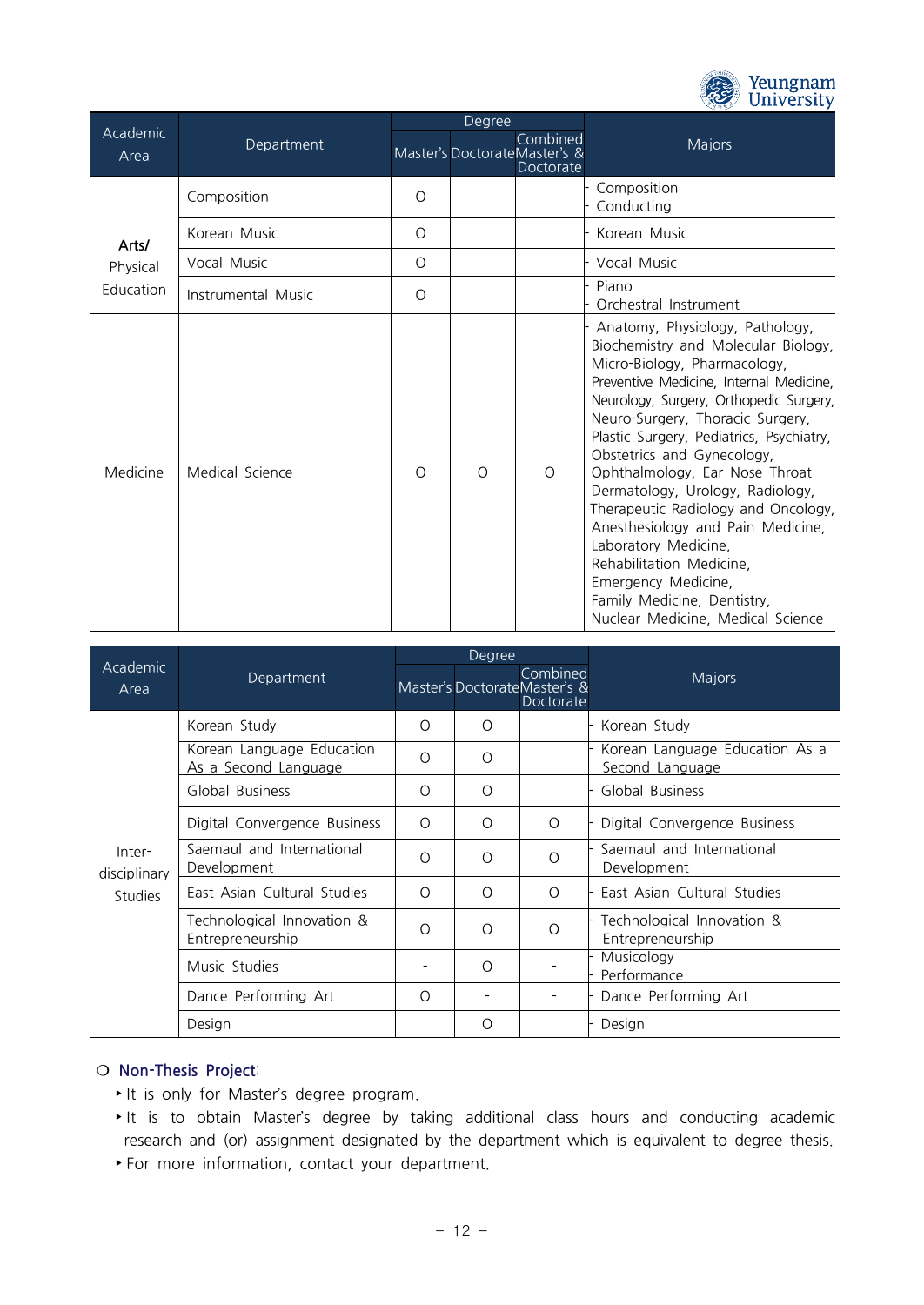

# **11. Contact Information**

| Website        | Yeungnam University                                          | http://www.yu.ac.kr                 |  |
|----------------|--------------------------------------------------------------|-------------------------------------|--|
|                |                                                              | Korean) http://graduate.yu.ac.kr    |  |
|                | Yeungnam University Graduate School                          | English) http://engraduate.yu.ac.kr |  |
| E-mail         | Graduate School Admission Officer                            | graduate@yu.ac.kr                   |  |
|                | Korean) (우) 38541, 경북 경산시 대학로 280 영남대학교 대학원 행정실 113호         |                                     |  |
| <b>Address</b> | English) Rm. 113 Graduate School, Yeungnam University        |                                     |  |
|                | 280 Daehak-ro, Gyeongsan, Gyeongbuk 38541, Republic of Korea |                                     |  |

|                                | Department                         | E-mail                             | Phone                              |
|--------------------------------|------------------------------------|------------------------------------|------------------------------------|
|                                | Korean Language And Literature     | gyoun9245@yu.ac.kr                 | +82-53-810-2508                    |
|                                | Chinese Language And Culture       | yousk@yu.ac.kr                     | +82-53-810-1566                    |
|                                | Japanese Language And Literature   | gsna@yumail.ac.kr                  | +82-53-810-3165                    |
|                                | English Language And Literature    | http://engl.yu.ac.kr/index.jsp     | +82-53-810-2130                    |
| History                        |                                    | jlyn0313@yu.ac.kr                  | +82-53-810-2220                    |
| Cultural Anthropology          |                                    | anthro@yu.ac.kr                    | +82-53-810-2240                    |
| Sociology                      |                                    | ykyochung@ynu.ac.kr                | +82-53-810-2257                    |
| Media & Communication          |                                    | spdm@yumail.ac.kr                  | +82-53-810-2273                    |
| Law                            |                                    | seobk307@ynu.ac.kr                 | +82-53-810-2618<br>+82-53-810-2693 |
|                                | Political Science And Diplomacy    | byungkee@ynu.ac.kr                 | +82-53-810-2640                    |
| Public Administration          |                                    | sungsoohwang@yu.ac.kr              | +82-53-810-2630                    |
| Administration                 | Regional Development And Welfare   | boyung@boyung.net                  | +82-53-810-2683                    |
| Economics                      |                                    | econ@ynu.ac.kr                     | +82-53-810-3212                    |
|                                | International Economics & Business | inter00@ynu.ac.kr                  | +82-53-810-3214                    |
| <b>Business Administration</b> |                                    | applybizyu@gmail.com               | +82-53-810-7814                    |
| Food & Resource Economics      |                                    | ecolee@yu.ac.kr                    | +82-53-810-2961                    |
| Education                      |                                    | joonh@yu.ac.kr                     | +82-53-810-3118                    |
| Korean Language Education      |                                    | ernesto21@yu.ac.kr                 | +82-53-810-3190                    |
| Korean Literature In Chinese   |                                    | nojasong@ynu.ac.kr                 | +82-53-810-3175                    |
| Aesthetics And Art History     |                                    | yoowonjoon@ynu.ac.kr               | +82-53-810-3328                    |
| <b>Statistics</b>              |                                    | ksublee@yu.ac.kr                   | +82-53-810-2324                    |
| Physics                        |                                    | jongsukim@ynu.ac.kr                | +82-53-810-2344                    |
| Life Science                   |                                    | sunside@ynu.ac.kr                  | +82-53-810-2371                    |
| Pharmacy                       |                                    | pharm@ynu.ac.kr                    | +82-53-810-2805                    |
| Horticultural Science          |                                    | haekeun@ynu.ac.kr                  | +82-53-810-2942                    |
| Forest Resources               |                                    | johnlee@yu.ac.kr                   | +82-53-810-2922                    |
|                                | Food Science and Technology        | yjwee@ynu.ac.kr<br>+82-53-810-2951 |                                    |
| Food Science                   | Restaurant and Culinary Management | dj-kim@ynu.ac.kr                   | +82-53-810-2959                    |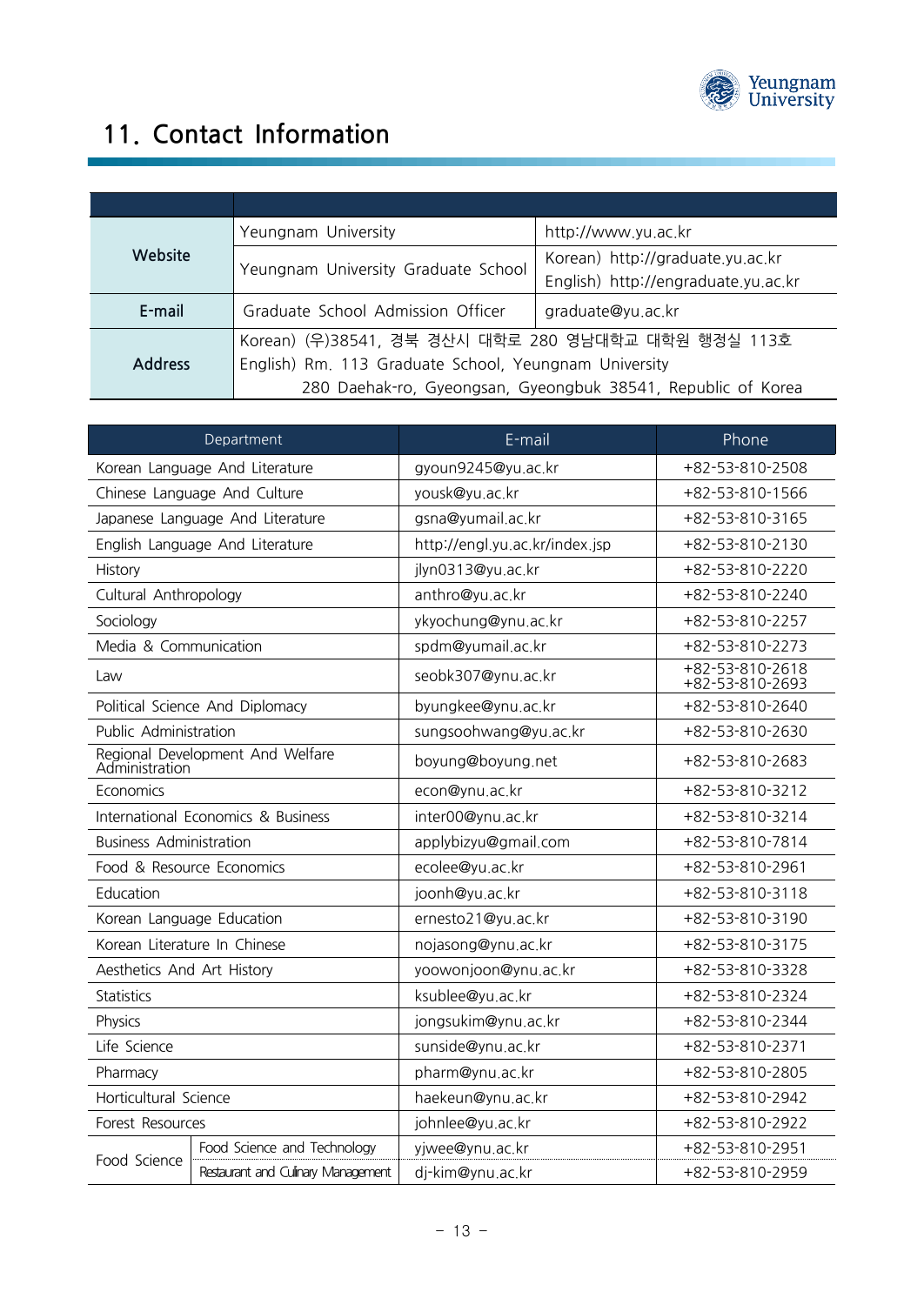|                                                   | Yeungnam<br>University                   |                                    |  |
|---------------------------------------------------|------------------------------------------|------------------------------------|--|
| Department                                        | E-mail                                   | Phone                              |  |
| Biotechnology                                     | hanhongbae@ynu.ac.kr                     | +82-53-810-3031                    |  |
| Medical Biotechnology                             | kimjihoe@ynu.ac.kr                       | +82-53-810-3032                    |  |
| Family & Housing                                  | yufh@ynu.ac.kr                           | +82-53-810-2860                    |  |
| Clothing And Fashion                              | yucf@yu.ac.kr                            | +82-53-810-2790                    |  |
| Mathematics Education                             | ychoi824@yu.ac.kr                        | +82-53-810-3184                    |  |
| Civil Engineering                                 | hmi0524@ynu.ac.kr                        | +82-53-810-2410                    |  |
| Environmental Engineering                         | jinjung@ynu.ac.kr                        | +82-53-810-2541                    |  |
| Urban Planning And Engineering                    | tpgist@yu.ac.kr                          | +82-53-810-2435                    |  |
| Materials Science And Engineering                 | jhryu@ynu.ac.kr                          | +82-53-810-2474                    |  |
| Chemical Engineering                              | seonhye813@ynu.ac.kr                     | +82-53-810-2520                    |  |
| Fiber System Engineering                          | fage1234@ynu.ac.kr                       | +82-53-810-2770                    |  |
| Mechanical Engineering                            | bmchung@yu.ac.kr<br>korchamss96@yu.ac.kr | +82-53-810-2569<br>+82-53-810-4873 |  |
| <b>Electrical Engineering</b>                     | rcl@yu.ac.kr                             | +82-53-810-2491                    |  |
| Electronic Engineering                            | pogary@ynu.ac.kr                         | +82-53-810-2492                    |  |
| Computer Engineering                              | yrhyy@yu.ac.kr                           | +82-53-810-4565                    |  |
| Information And Communication<br>Engineering      | swon@yu.ac.kr                            | +82-53-810-2483                    |  |
| Architecture                                      | yangjh@ynu.ac.kr                         | +82-53-810-2598                    |  |
| Automotive Engineering                            | jdbaek@yu.ac.kr                          | +82-53-810-3003                    |  |
| Robotics Engineering                              | kdrhee@yu.ac.kr                          | +82-53-810-2584                    |  |
| Kinesiology                                       | yusk@yu.ac.kr                            | +82-53-810-3763                    |  |
| Painting                                          | wldnjs8066@yu.ac.kr                      | +82-53-810-3320                    |  |
| Transart                                          | hsk805@ynu.ac.kr                         | +82-53-810-3311                    |  |
| Visual Communication Design                       | kije@yu.ac.kr                            | +82-53-810-3340                    |  |
| Industrial Design                                 | joon4860@gmail.com                       | +82-53-810-3325                    |  |
| Living Products Design                            | jungmyungtaek@ynu.ac.kr                  | +82-53-810-3340                    |  |
| Composition                                       | lim3416@hanmail.net                      | +82-53-810-3410                    |  |
| Korean Music                                      | parksohyun@ynu.ac.kr                     | +82-53-810-3031                    |  |
| Vocal Music                                       | changhee@ynu.ac.kr                       | +82-53-810-3410                    |  |
| Instrumental Music                                | yhbaek@yu.ac.kr                          | +82-53-810-3420                    |  |
| Medical Science                                   | ynpmed@ynu.ac.kr                         | +82-53-810-4942                    |  |
| Korean Study                                      | ynmin@ynu.ac.kr                          | +82-53-810-3706                    |  |
| Korean Language Education As a Second<br>Language | leemh@ynu.ac.kr                          | +82-53-810-3541                    |  |
| Global Business                                   | inter00@ynu.ac.kr                        | +82-53-810-3214                    |  |
| Digital Convergence Business                      | dcb@yu.ac.kr                             | +82-53-810-2161                    |  |
| Saemaul and International Development             | leesmu@yu.ac.kr                          | +82-53-810-2161                    |  |
| East Asian Cultural Studies                       | 21400651@yu.ac.kr                        | +82-53-810-4505                    |  |
| Technological Innovation & Entrepreneurship       | gksektha27@ynu.ac.kr                     | +82-53-810-1597                    |  |
| Music Studies                                     | 20001046@edms.yu.ac.kr                   | +82-53-810-3420                    |  |
| Dance Performing Art                              | yusk@yu.ac.kr                            | +82-53-810-3763                    |  |
| Design                                            | joon4860@gmail.com                       | +82-53-810-3325                    |  |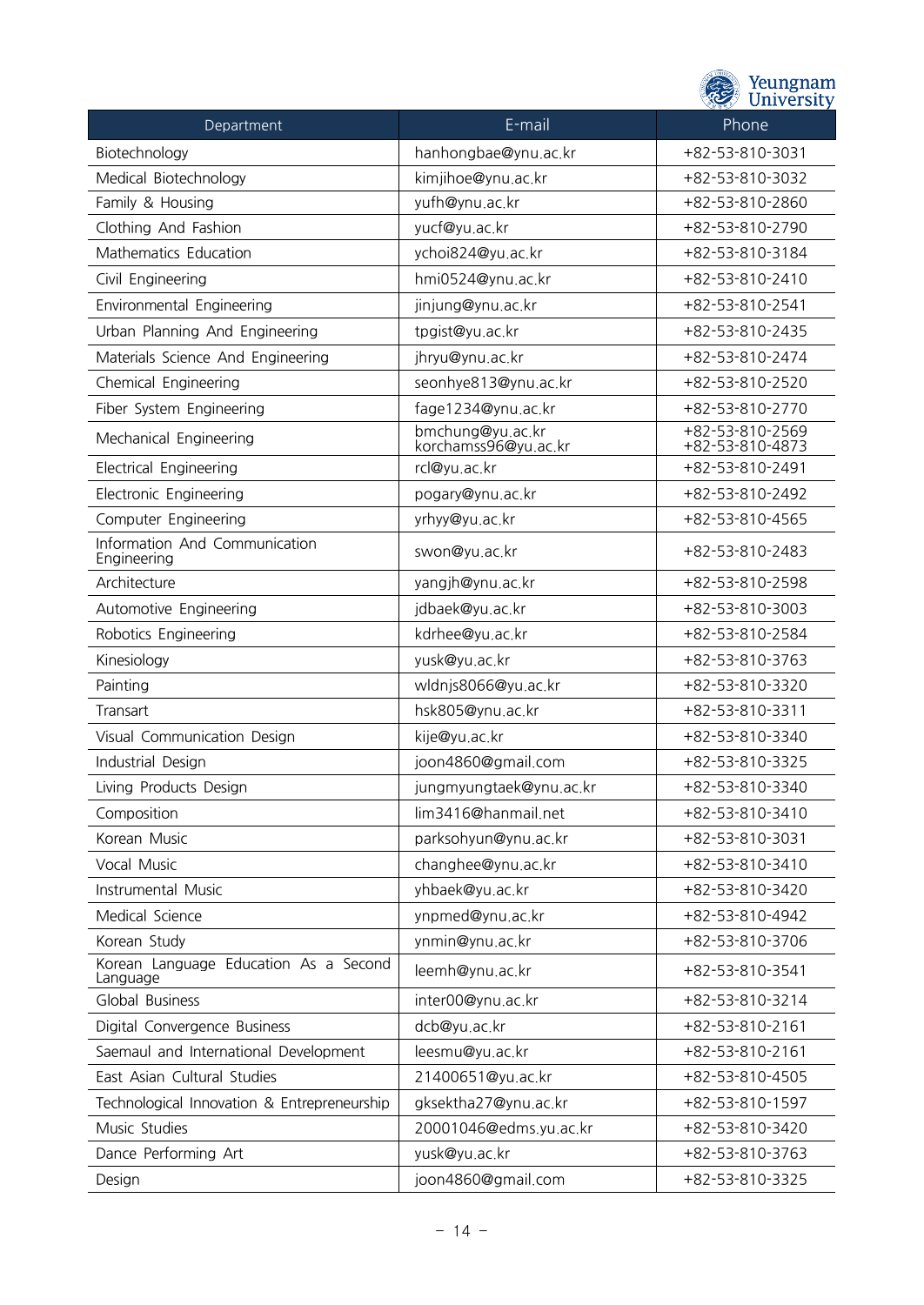

### **Apostille/Authentication from Korean Embassy, Consulate**

# ■ **Apostille Convention** Apostille<br>■ Apostille Conventior<br>● Official name<br>© Convention Abo

- 
- Apostille Convention<br>
▶ Official name<br>
: Convention Abolishing the Requirement of Legalization for Foreign Public Document<br>
▶ Multilateral convention based on legalization of official document issuing nation instead
- ► Official name<br>
 Convention Abolishing the Requirement of Legalization for Foreign Public Document<br>
 Multilateral convention based on legalization of official document issuing nation instead<br>
of complicated certificati Convention Abolishing the Requirement of Legalization for Foreign Public Docum<br>► Multilateral convention based on legalization of official document issuing nation ins<br>of complicated certification process such as authentic ■ Multilateral convention based on legalization of official document issuing nation instead<br>
of complicated certification process such as authentication issued by foreign Embassy for<br>
convenient mutual certification of of of complicated certification process such as authentication issued by foreign Embassy for<br>
convenient mutual certification of official document between member nations,<br>  $\frac{1}{2}$  Authentication of Apostille can be replaced
- :www.hcch.net → Members & Parties → HCCH Members<br>
→ Membian about Apostille office in each country<br>
→ Members & Parties → HCCH Members<br>
→ Applicants from University are not subject to certification related to Apostille c
- ‣ Information about Apostille office in each country
- Andrehmation submit chean Embassy/Consulate<br>  $\frac{1}{2}$  information about Apostille office in each country<br>  $\frac{1}{2}$  WWW.hcch.net  $\rightarrow$  Members & Parties  $\rightarrow$  HCCH Members<br>
Applicants from University are not subject to cer transcript.<br>
■ Applicants from<br>
and must submi<br>
transcript.

#### 1. **Applicant from University in member nation**

- 
- Required document : Graduation Certificate, Transcript<br>- Legalizing institute : Authorized office in relevant nation 1. Applicant from University in member nation<br>- Required document : Graduation Certificate, Transcript<br>- Legalizing institute : Authorized office in relevant nation<br>- Method of Submission : Submit Apostille for required do
- 1. Applicant from University in member nation<br>- Required document : Graduation Certificate, Transcript<br>- Legalizing institute : Authorized office in relevant nation<br>- Method of Submission : Submit Apostille for required do - Required document : Graduation Certificate, Transcript<br>- Required document : Graduation Certificate, Transcript<br>- Legalizing institute : Authorized office in relevant nation<br>- Method of Submission : Submit Apostille for

#### 2. **Applicant from University in non-member nation**

- 
- institute with required document<br> **Applicant from University in non-member nation**<br> **-** Required document : Graduation Certificate, Transcript<br> **-** Legalizing institute : Korean Embassy/Consulate in relevant nation **2. Applicant from University in non-member nation<br>
- Required document : Graduation Certificate, Transcript<br>
- Legalizing institute : Korean Embassy/Consulate in relevant nation<br>
- Method of Submission : Submit "Certifica**
- **2. Applicant from University in non-member nation<br>
 Required document : Graduation Certificate, Transcript<br>
 Legalizing institute : Korean Embassy/Consulate in relevant nation<br>
 Method of Submission : Submit "Certific** - Required document : Graduation Certificate, Transcript<br>
- Required document : Graduation Certificate, Transcript<br>
- Method of Submission : Submit "Certificate of Overseas Education Institutions" or<br>
"Authentication" for Embassy/Consulate in relevant nation<br>
- Legalizing institute : Korean Embassy/Consulate in relevant nation<br>
- Method of Submission : Submit "Certificate of Overseas Education Institute"<br>
- "Authentication" for required doc
- 3. **Notice**: Documents in foreign languages other than Korean or English must be translated Embassy/Consulate"with<br>
3. Notice: Documents in foreign languages other that<br>
into Korean or English and notarized.